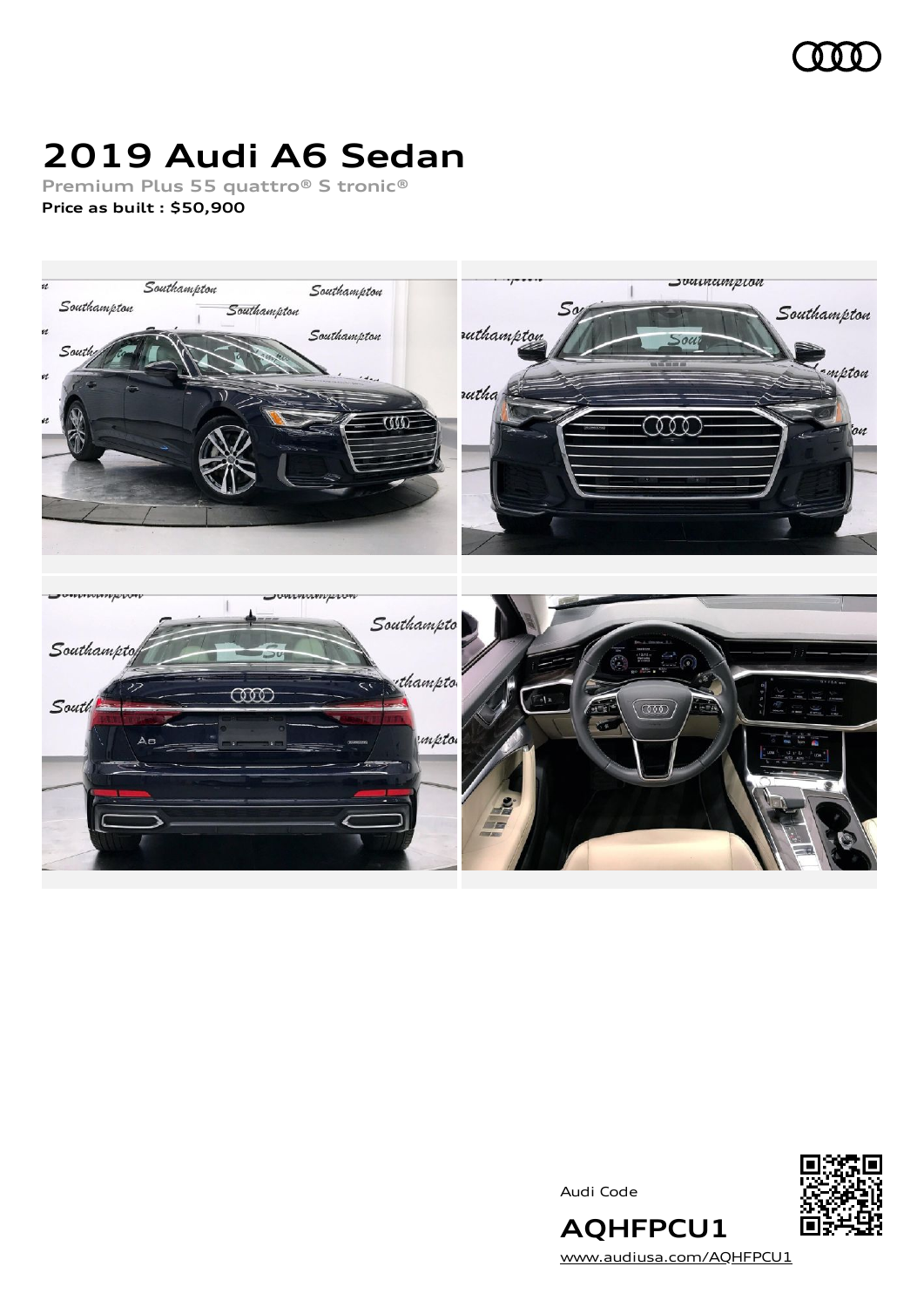**Audi 2019 Audi A6 Sedan** Premium Plus 55 quattro® S tronic®

**Price as buil[t](#page-8-0)** \$50,900

### **Exterior colour**

Firmament Blue metallic

### **Interior colour**

| Seats     | Pearl Beige with Agate Gray<br>stitching |
|-----------|------------------------------------------|
| Dashboard | Granite Gray                             |
| Carpet    | Granite Gray                             |
| Headliner | Lunar Silver                             |



### **Further Information**

| Type of vehicle | Used car     |
|-----------------|--------------|
| Mileage         | 26,152 miles |
| Warranty        | No           |

### **Technical Specifications**

Recommended fuel Premium

| Engine type                  | 3.0-liter six-cylinder                        |
|------------------------------|-----------------------------------------------|
| stroke                       | Displacement/Bore and 2,995/84.5 x 89.0 cc/mm |
| Torque                       | 369 lb-ft@rpm                                 |
| Top track speed              | 130 mph mph                                   |
| Acceleration (0 - 60<br>mph) | 5.1 seconds seconds                           |
|                              |                                               |

**Audi Code** AQHFPCU1

**Your configuration on www.audiusa.com** [www.audiusa.com/AQHFPCU1](https://www.audiusa.com/AQHFPCU1)

**Commission number** 1ad1de1f0a0e09af5ebc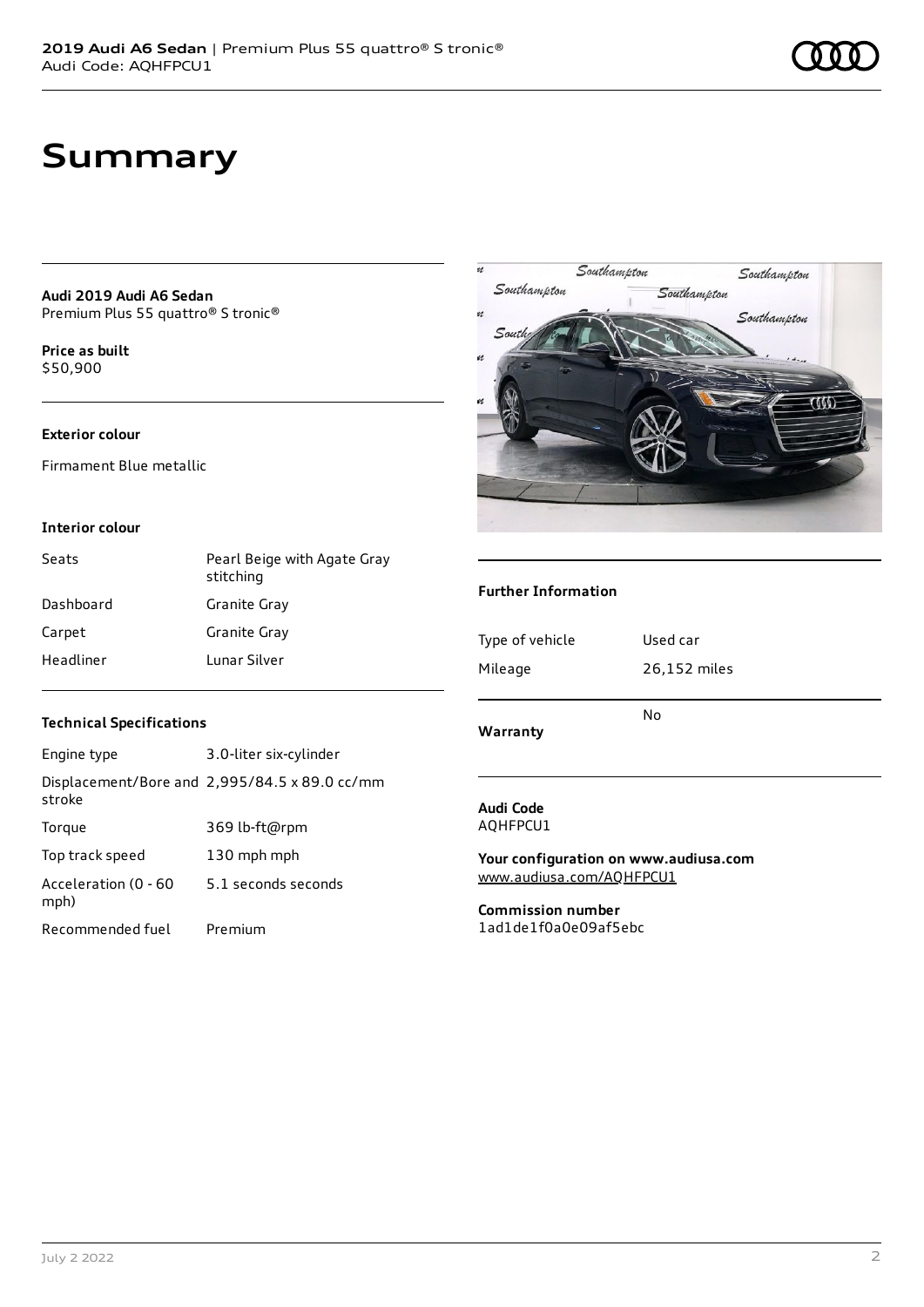

# **Standard features**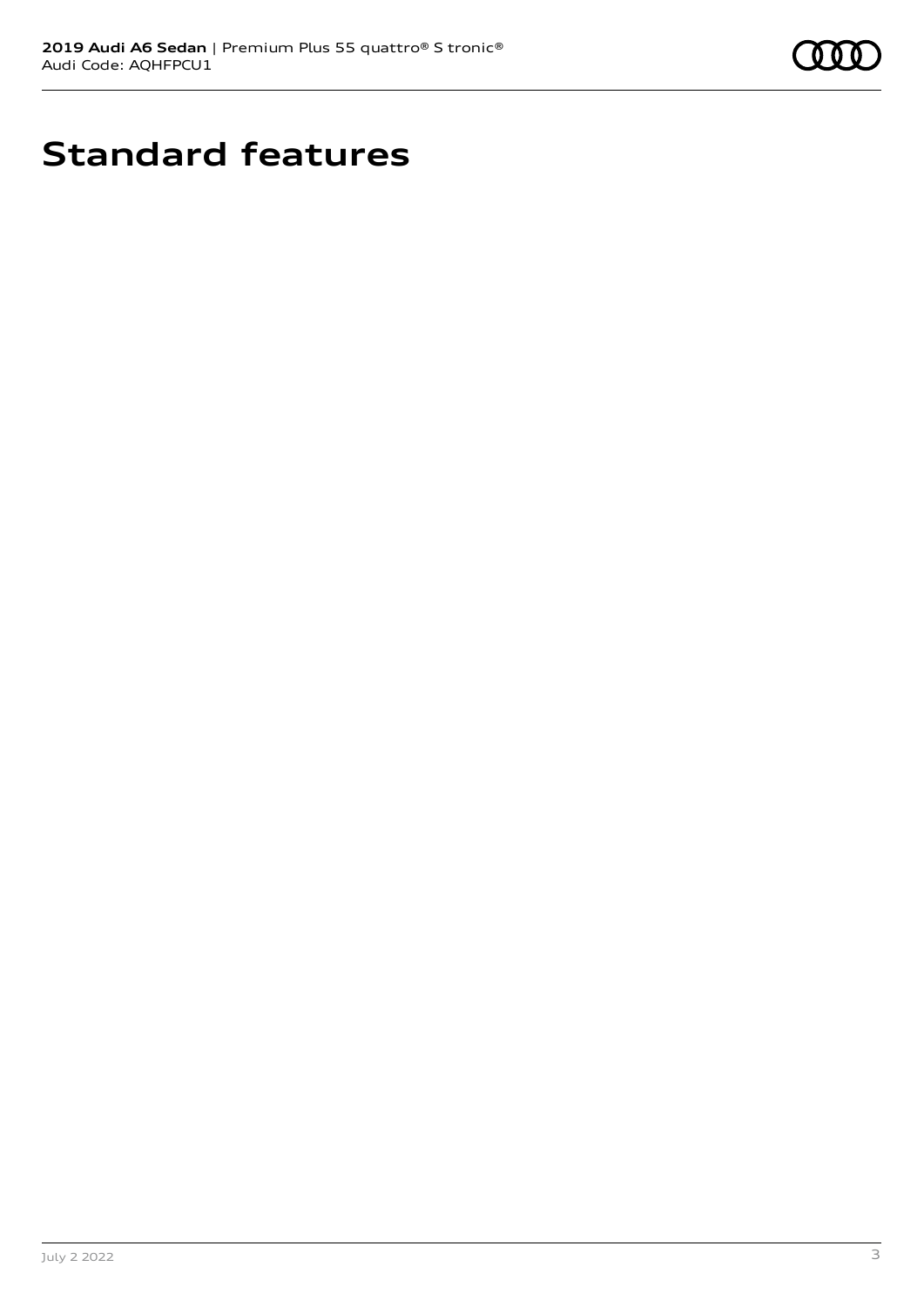## **Dealer remarks**

2019 A6 Sedan 3.0T quattro Legal Disclaimer 7D5 - DVD Player, 7TL - Inlays - see order guide for details, ACG - Audi connect Guide, KSP - Audi Guard Protection Kit, KSW - Audi Guard Wheel Lock Kit, PAW - Cold Weather package, RBF - Audi Beam-Rings Front & Rear Doors, WPS - Premium Plus package

5U5U - Firmament Blue metallic/MK - Pearl Beige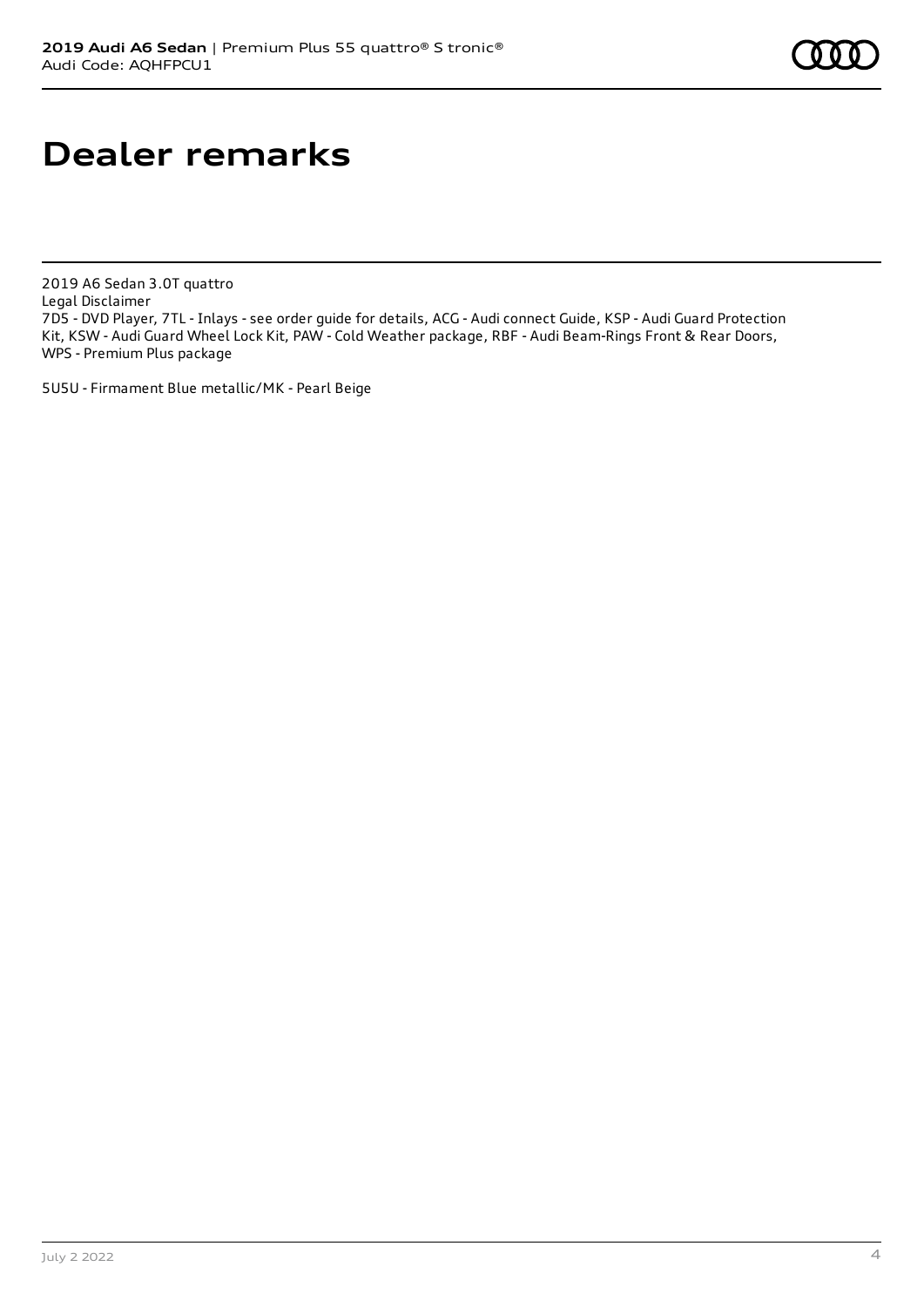# **Technical Specifications**

## **(1/2)**

| <b>Engineering   Performance</b> |                                                                                                                                    | Suspension                    |                                                                                           |
|----------------------------------|------------------------------------------------------------------------------------------------------------------------------------|-------------------------------|-------------------------------------------------------------------------------------------|
| Engine type                      | 3.0-liter six-cylinder                                                                                                             | Front axle                    | Five-link front independent steel                                                         |
| Acceleration (0 - 60<br>mph)     | 5.1 seconds seconds                                                                                                                | Rear axle                     | spring suspension<br>Five-link rear independent steel                                     |
| Power Level<br>Engine block      | 55<br>Aluminum-alloy                                                                                                               | Optional                      | spring suspension<br>Adaptive damping suspension                                          |
| Cylinder head                    | Induction/fuel injection Twin-scroll turbocharged/TFSI®<br>Aluminum-alloy                                                          | <b>Brake system</b>           |                                                                                           |
| Max. output ps/hp                | 335 @ rpm<br>Displacement/Bore and 2,995/84.5 x 89.0 cc/mm                                                                         | Front brakes<br>Rear brakes   | 13.3 (ventilated disc) in<br>13.0 (ventilated disc) in                                    |
| stroke<br>Top track speed        | 130 mph mph                                                                                                                        | Parking brake                 | Electromechanical                                                                         |
| Torque<br>Valvetrain             | 369 lb-ft@rpm<br>24-valve DOHC with Audi valvelift<br>system and variable valve timing                                             | <b>Body</b>                   |                                                                                           |
|                                  |                                                                                                                                    | Material                      | Multi-material body construction<br>(steel and aluminum composition)                      |
| <b>Electrical system</b>         |                                                                                                                                    | Corrosion protection          | Multistep anti-corrosion protection                                                       |
| Hybrid system battery            | 48 Volt/9.6Ah lithium-ion battery                                                                                                  | <b>Warranty   Maintenance</b> |                                                                                           |
| <b>Driveline</b>                 |                                                                                                                                    | Warranty                      | 4-year/50,000-mile new vehicle<br>limited warranty                                        |
| Transmission                     | Seven-speed S tronic® dual-clutch<br>automatic transmission with<br>quattro <sup>®</sup> all-wheel-drive with<br>ultra® technology | Maintenance                   | 12-month/10,000-mile (whichever<br>occurs first) NO CHARGE first<br>scheduled maintenance |
| <b>Steering</b>                  |                                                                                                                                    |                               |                                                                                           |
| Steering type                    | Electromechanical progressive<br>steering system                                                                                   |                               |                                                                                           |

Turning diameter, curb-36.4 ft

to-curb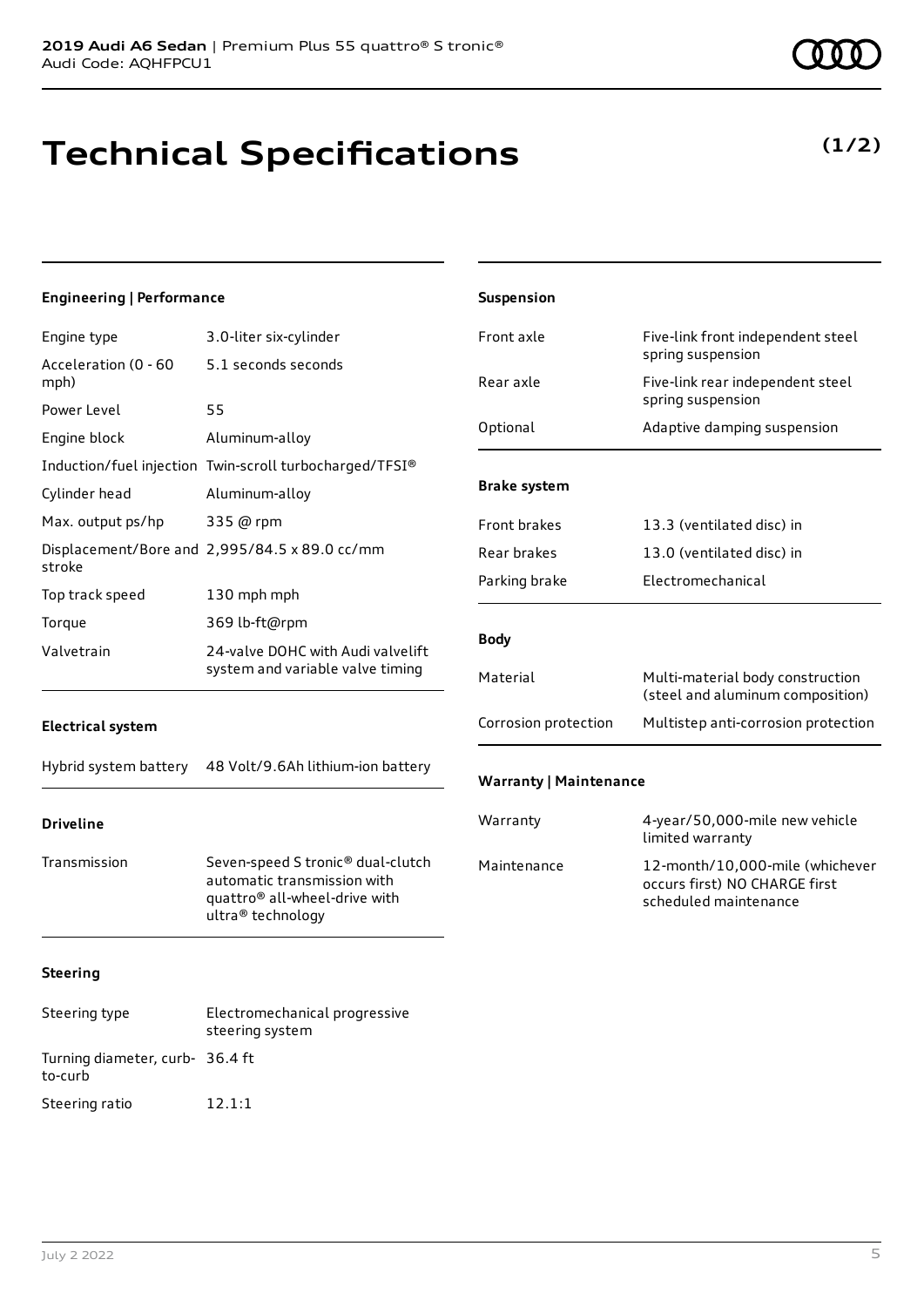## **Technical Specifications**

### **Exterior Measurements**

| Height                           | 57.4 in   |
|----------------------------------|-----------|
| Overall width without<br>mirrors | 74.3 in   |
| Length                           | 194.4 in  |
| Wheelbase                        | 115.1 in  |
| Drag coefficient                 | $0.29$ Cw |
| Overall width with<br>mirrors    | $83.1$ in |
| Track rear                       | 63.7 in   |
| <b>Track front</b>               | 64.2 in   |
| Curb weight                      | 4,266 lb  |

#### **Interior measurements**

| Seating capacity                          | 5                    |
|-------------------------------------------|----------------------|
| Shoulder room, rear                       | 56.5 in              |
| Head room with front<br>sunroof           | 38.0 in              |
| Leg room, rear                            | 37.4 in              |
| Shoulder room, front                      | 57.8 in              |
| Head room with rear<br>sunroof            | 38.1 in              |
| Leg room, front                           | $41.3$ in            |
| Cargo volume, rear<br>seatbacks up/folded | 13.7/NA cu ft, cu ft |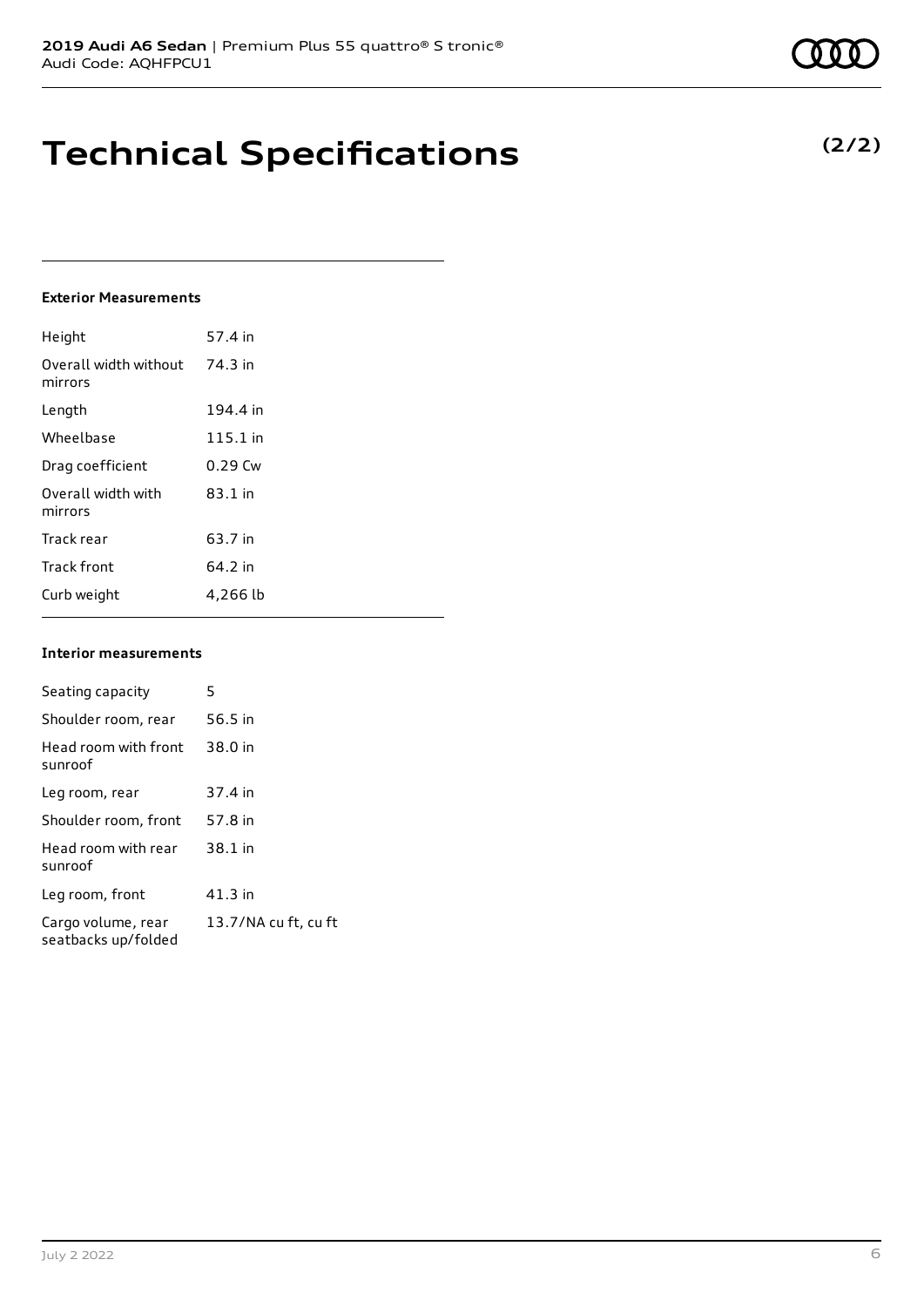

## **Consumption- and emission**

**Consumption by NEDC**

combined 25 mpg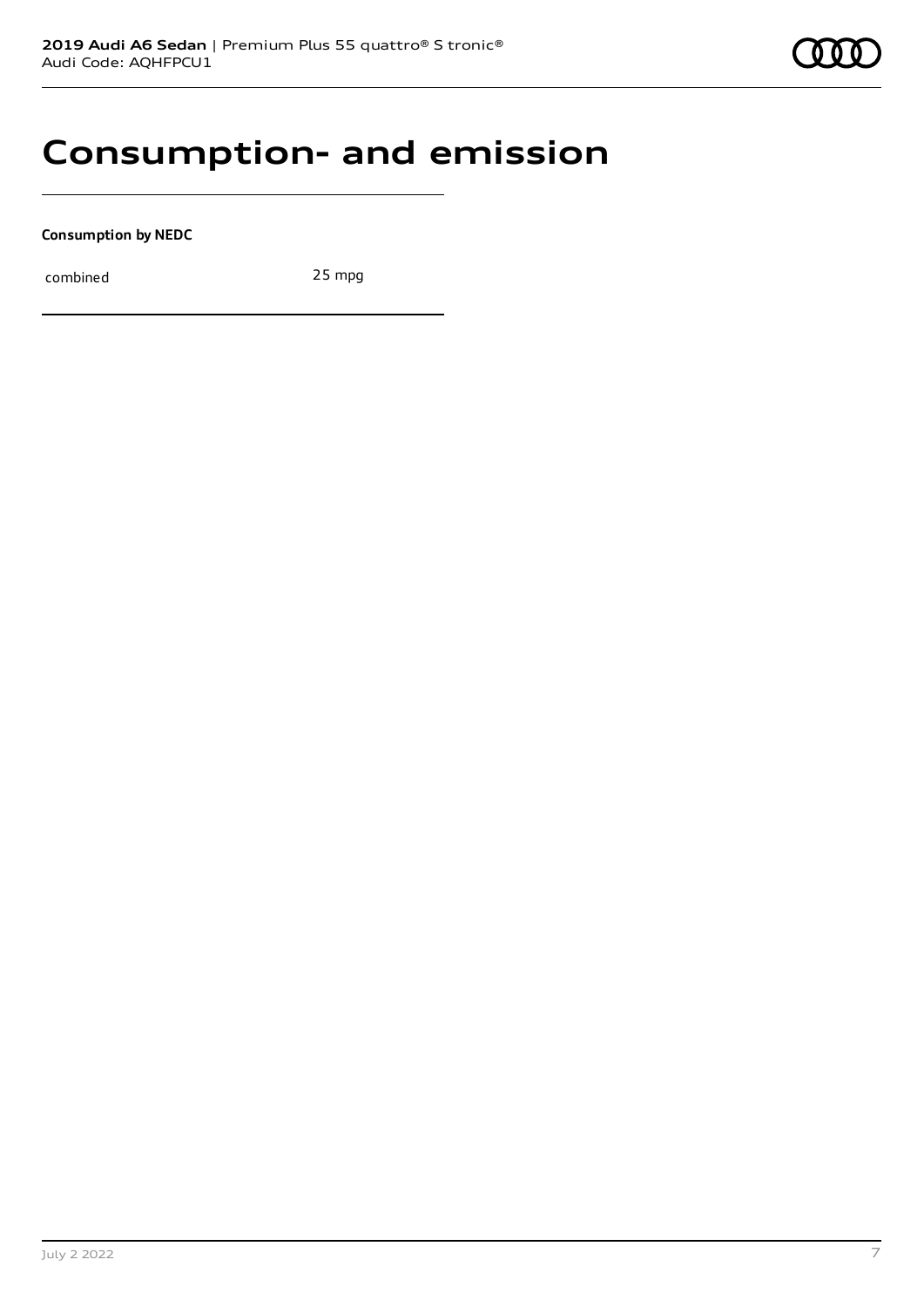## **Contact**

Dealer **Audi Southampton**

51 Montauk Highway 11976 Water Mill NY

Phone: +16312830888 FAX: 6312830792

www: [https://www.southamptonaudi.com](https://www.southamptonaudi.com/)